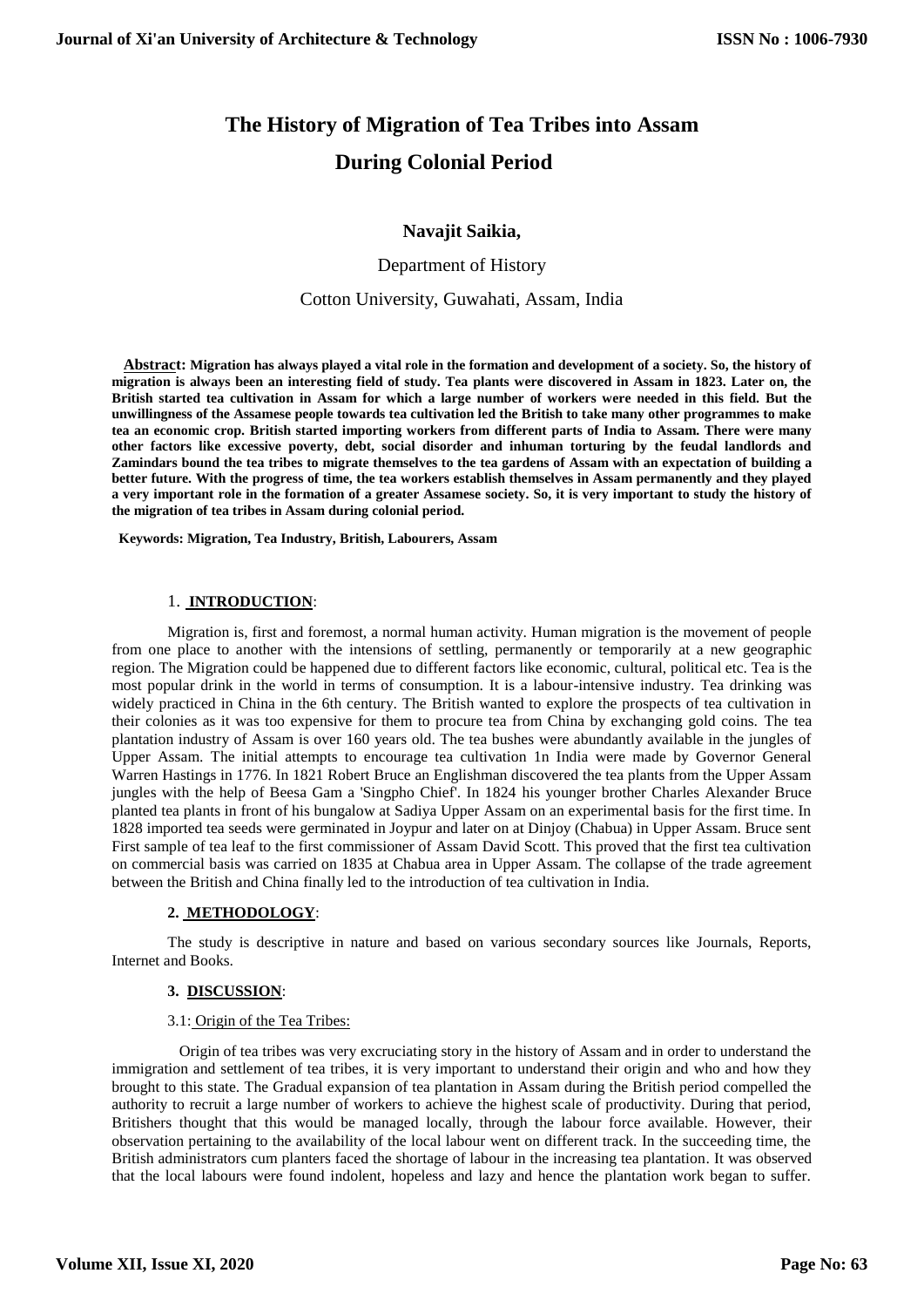Moreover, local labourers could without difficulty run away to their native villages. Physically and psychologically, they were also unwilling to clear dense forest infected with malaria and other diseases. They did not also desire to work such type work as because they have self-sufficient economy and it was due to their socio-cultural background which led them to feel to work as labour in the garden was a very lower-class job. Consequently, shortage of labour became a crucial problem for the planters. Under existing condition and grave demand of the labour, the supreme Government decided to bring labour from the provinces of Bengal, Bihar, UP, Madhya Pradesh, Orissa and other places. The planters also searched for such type of labourers who could be made permanent settlers in tea estates. It is important to point out here that the plantations all over the world survived on imported labourers who were comparatively cheaper than the local indentured labourers and they in due course of time became an indivisible part of the plantation life in any country. In fact, plantation is associated with resident labourers. The majority of the gardens in Assam are still situated in the remote areas and in isolated corners which were once under the dense forest and wild animals' dwelling place. Thousands of labourers from Bengal, Bihar, Orissa, Uttar Pradesh, Madhya Pradesh, Tamil Nadu, and Jharkhand and from newly formed Chota Nagpur region were gradually recruited and let them to work in and to settle in those dense forests. These labourers had also desired to migrate to work in the tea garden of Assam as they had been suffered from poverty, illiteracy and many others. These causes led to migration of vast number of populations to Assam in search of livelihood. Apart from the above factors like ideal condition of work, false assurance concerning easy work better pay and limitless land available for cultivation were given to the workers which provoked them to migrate to Assam.

# 3.2 Modes of Labour Recruitment:

 In order to get the labourers from different parts of the country for the labour shortage in the tea gardens Assam, two distinct agencies for recruiting emigrants and forwarding them to their destination under the provisions of the law were in operation. To implement this, mainly two system of recruitment were followed, namely the Contractor System and Sardari System. These two systems were being functioned from 1859 to 1915 and from 1870 to 1959 respectively.

- i) Contractor System: A Contractor was a licensed person whose only objective was to collect as many coolies as possible, without reference to their fitness for work in Assam or any considerations beyond their willingness to emigrate. The contractors used to recruit men, women and children from the North-West parts of the country, such as – Bihar, Orissa, Madhya Pradesh, Uttar Pradesh and Madras without restraint and supervision of any kind and bring them from their villages to the different tea estates of Assam. It is found from various sources that, under this free contractor system, the coolies were neither medically examined nor registered and most of the time they adopted all kinds of fraudulent methods while recruiting them.
- ii) Sardari System: The recruitment through Garden Sardars was commonly known as Sardari System and this method was used to recruit labourers directly. Under this system, a labourer, either a male or female who is working in the garden, was chosen by the garden management and sent to his original place to bring his own relatives and friends to the tea gardens of Assam as tea labourers.

#### 3.3 History of Transportation of Labours:

 The transportation of labour during the British era to the remote tea estates in the state of Assam and Surma valley, about the 800 K.M distance before the development of the railways was really a formidable task. During that time, the steam navigation was yet to be introduced, neither there was availability of boats in large number nor any expert boatman. Rail or road link was really not an easy task during that period. The strong velocity of the current and gathering of big trunk of the trees and rocks on the river's banks let the navigation of the boat more complicated during the rainy season. It took almost 135 to 140 days to reach Sadiya and Cachar from Calcutta. The transportation of labourers from their native place to the plantation locations in state of Assam and West Bengal were cruel and difficult. The weather was not favourable for the voyage of such a long distance where the rate mortality was very high. In this regard, a civil Surgeon notes this evil trade as was resulted in very brutal consequences. After reaching the tea estates, the migrant labourers' mobility was restricted within the vicinity of the tea garden and factory alone and was completely isolated from the outside world. They were consciously made dependent on the basic facilities provided in the estate. Gradually the migrant workers realized that it was all false assurances of good pay and better facilities that was used to procure their blood and sweat in order to earn massive profit from tea production. There was and still exists excessive exploitation of the workers by the owners of the estates.